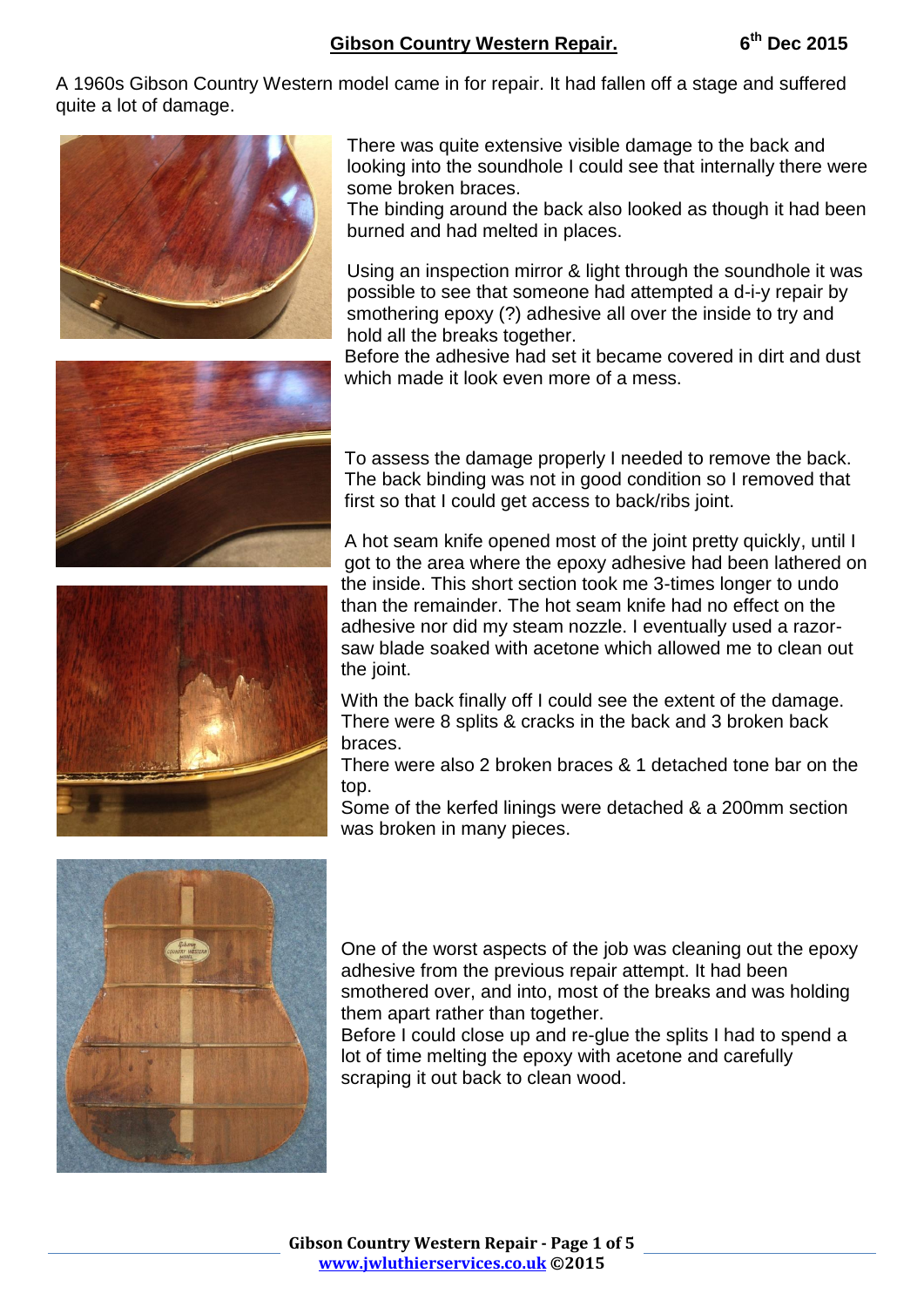

Some of the splits on the guitar back were quite long and spanned across the brace locations.

So to ease the repair I actually removed these braces. This allowed me to flex most of the splits open enough to get new adhesive inside and get a secure tight fitting joint. There were 2 splits which were too wide to glue up in this fashion and so I had to splice in a new piece of mahogany. The longer of these two also needed to be splinted on the inside for reinforcement.



Whilst the braces were off I cleaned them up and glued the split ones before re-attaching them in the correct locations.



The mahogany spliced splits will be unnoticeable once the back has been re-finished.



Now it was time to tackle the loose and broken top braces. Usually these are a pain. Access is normally through the soundhole and you are working blind by feel only.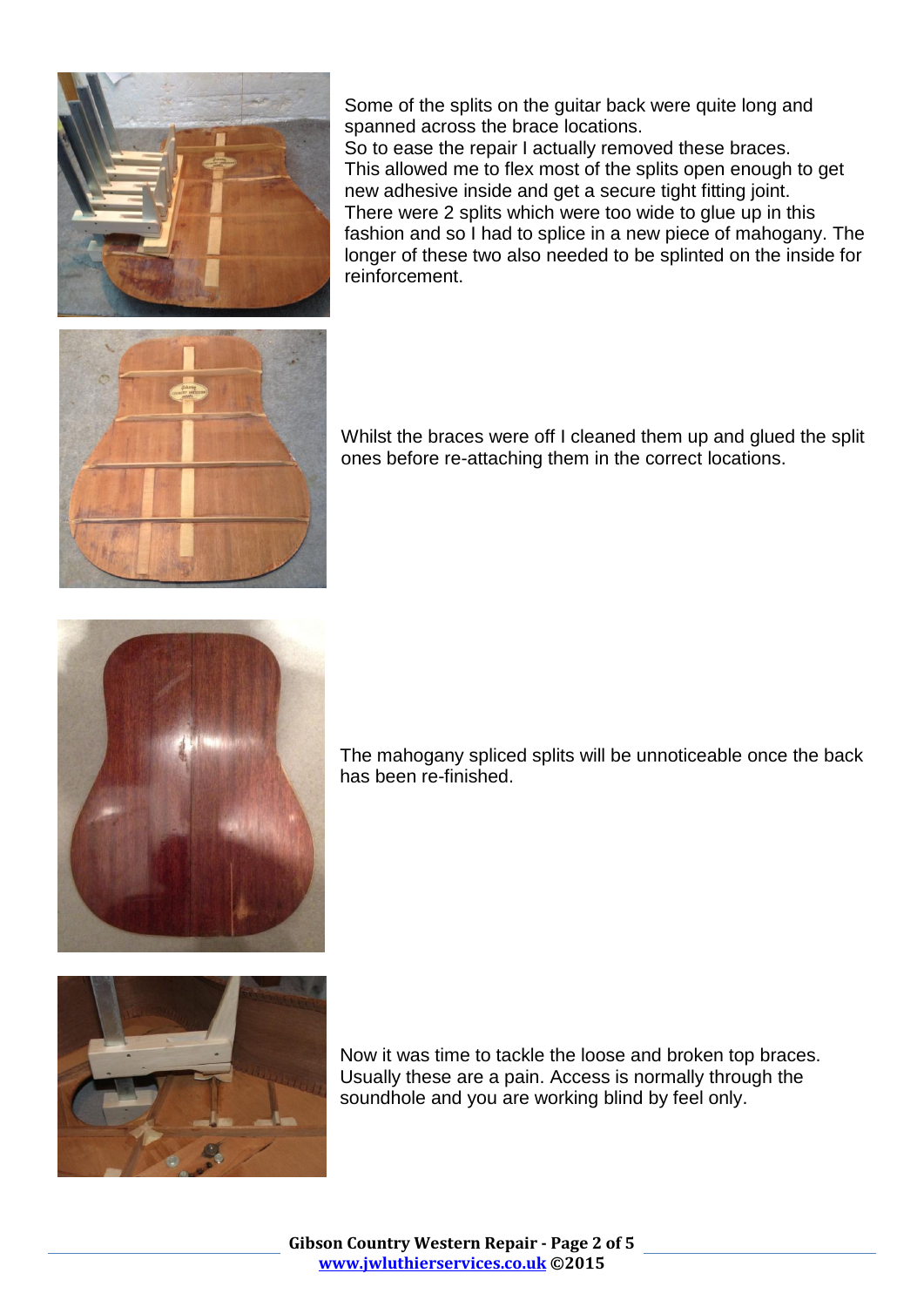

In this case though, with the back off it was very straightforward. It was easy to get a decent clamping arrangement and have good visibility for gluing.

Some of the kerfed linings (which support the back to the sides) had detached and required gluing back in place. One section had broken up too badly to be re-used. This required a new piece to be inserted.



The bridge plate had been damaged around the bridge pin holes and so whilst I had the chance I decided to repair it too.

The bridge plate was made from 3-piece ply and the damage was contained to the top ply only.

I cut out the damaged area and inset a maple insert into the ply. The maple being quite hard should give a better resistance to future wear and tear.



The next step was to glue the back onto the instrument.

It is crucial to get everything positioned correctly before applying the adhesive.

Everything is quite flimsy without the back on and it requires careful holding and clamping to ensure everything fits back in place precisely. It is especially important to get the neck to bridge angle correct and for the guitar sides to be firmly held in position so that they match up to the back. Any slight misalignment will be obvious when the binding is fitted.

I had measured the height of the fretboard to the bridge top

at the start before I disassembled anything. So to hold it at the correct orientation I clamped a straightedge to the fretboard and rested it on a shim on the bridge. A clamp through the soundhole then held it rigidly in place.

The guitar was then placed top down into my holding fixture. This has adjustable side supports which were manoeuvred to hold the body profile in the correct position ready to accept the back. After a couple of dry clamping runs I was happy with the way it all fitted together and applied the adhesive and left it clamped up for 24 hours to set.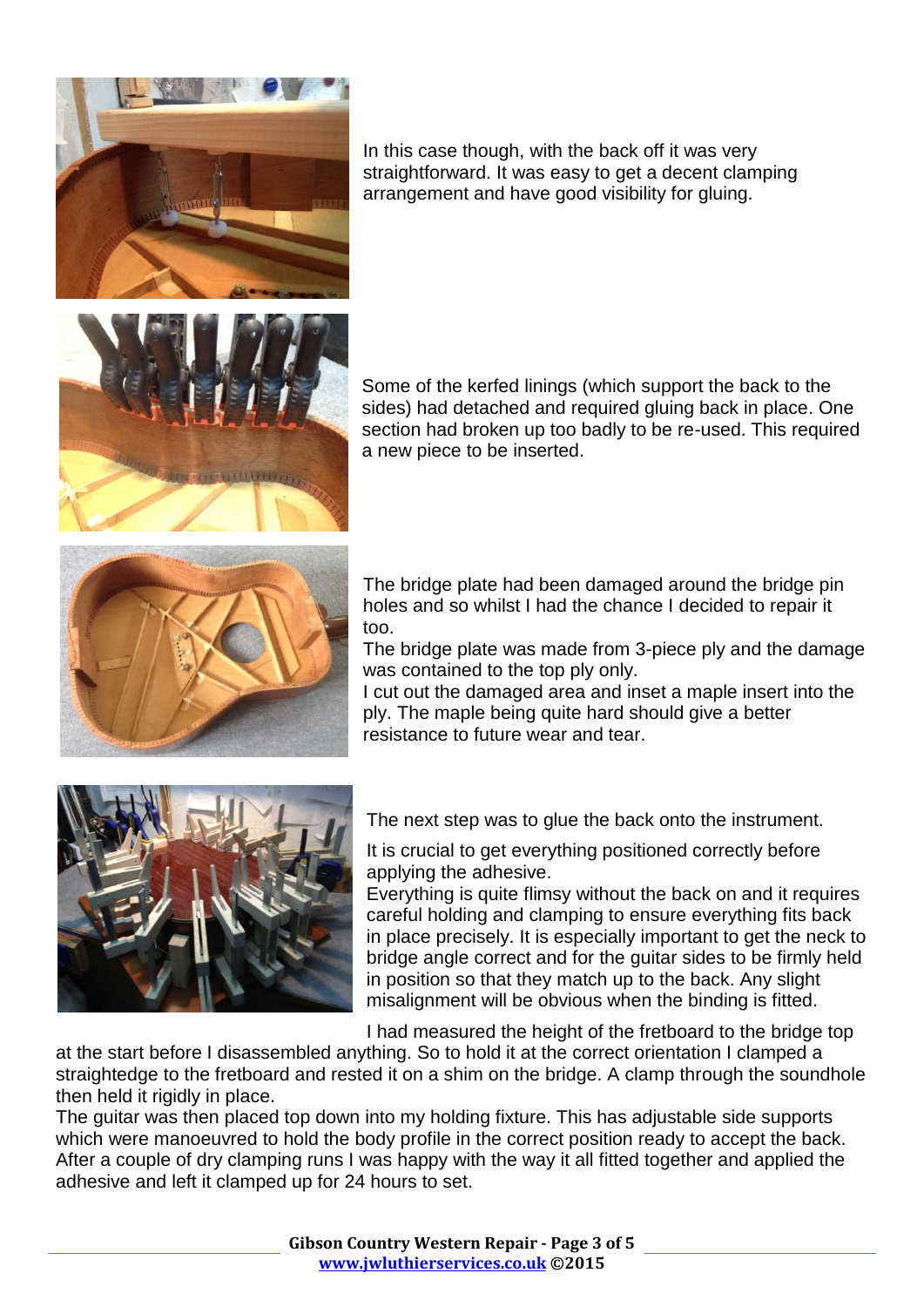

After removing it from the clamping fixture I then prepared the purfling and binding channels. The original channels were in reasonable condition but needed adhesive cleaning out and then all the faces smoothing ready to accept the new binding.

The original purfling was a 4-ply black/white/black/white plastic strip. I procured some new strips which were 0.020" thick and laminated it myself using acetone solvent. It was then glued in place, held in situ by approximately 200 map pins!

Once that was dry I then cleaned up the binding channel.



The new binding was pretty much the correct size to match the original. It was applied in one complete strip with a butt joint at the heel end and taped in place whilst it dried. Being a good match for size it then only required minimal work with a scraper to get the edges flush.



For once I didn't have to worry about applying any finish. The owner is a skilled French polisher and will be applying that himself.



And finally a fret dress, set-up and new strings had it playing with that fantastic Gibson tone.